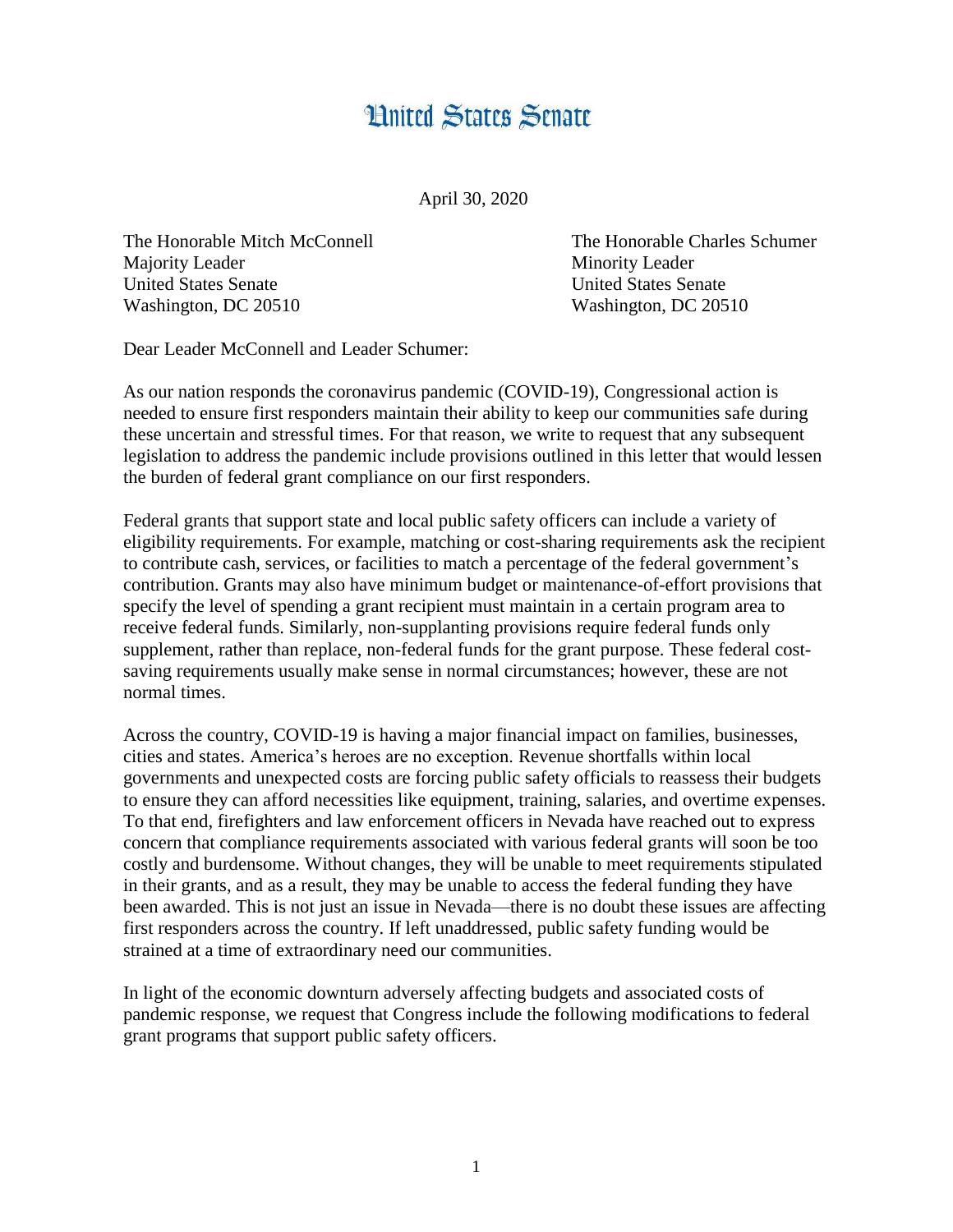First, for federal grants that support public safety officers, allow states and local governments to spend new or increased funding approved by Congress on cost-matching requirements. In most circumstances, federal funds cannot be applied to matching or cost-sharing requirements of other federal programs. <sup>1</sup> The economic impact of the coronavirus and the need to ensure our essential personnel continue their emergency responses related to COVID-19 warrant an exception to this rule.

Second, any subsequent legislation to address the coronavirus should require grant administrators for programs supporting first responders across the Department of Justice (DOJ) and Department of Homeland Security (DHS) to review and modify, if necessary, the economic hardship waivers they have already established. Currently, while some agencies provide federal grant recipients with financial relief by offering to waive compliance with certain provisions of the grant, those waivers do not necessarily account for the rapid and unforeseen economic costs of the coronavirus pandemic. For example, some grantees must file for an economic hardship waiver when submitting their initial application and cannot retroactively apply it to a previously awarded grant. In that case, grant recipients with financial circumstances that have changed since they submitted their application would not be eligible for a waiver. Additionally, proving economic hardship often requires submitting evidence that the financial constraints have been present and consistent over several years.<sup>2</sup> Many of these limitations may no longer be appropriate and, to the greatest extent possible, agencies need to amend their waiver opportunities to ensure they account for economic hardship caused by the coronavirus pandemic.

By implementing the changes outlined above, Congress can build on measures the administration is already taking to provide flexibility for grants in the wake of the coronavirus. On March 19, 2020, the Office of Management and Budget (OMB) issued a memorandum on grants to federal agencies in response to the crisis.<sup>3</sup> The memorandum approves administrative actions, such as extending application deadlines and extension of reporting deadlines. There are also changes in this memorandum which would allow agencies to extend financial flexibilities, such as "Allowability of Costs not Normally Chargeable to Awards," and "Allowability of salaries and other project activities." It is encouraging to see the administration working to provide flexibility to federal grant recipients. Importantly though, the exceptions outlined by OMB are limited and will be reassessed on June 17, 2020. Congress needs to pass legislation to establish consistent, long-term flexibility for first responders fulfilling federal grant requirements.

With increasing costs due to the COVID-19 crisis demanding more of state and local budgets, public safety departments across the country are facing an overwhelming workload and insufficient funding. Implementing these changes will allow first responders to continue

 $\overline{a}$ 

<sup>1</sup> 2 CFR § 200.306 (b)(5)[, Rules governing federal grants.](https://www.law.cornell.edu/cfr/text/2/200.306)

<sup>&</sup>lt;sup>2</sup> FEMA Grants Programs Directorate Information Bulletin, Economic Hardship Waivers for Staffing for Adequate Fire and Emergency Response (SAFER) Grant Program (Dec. 28, 2016). Available at[, https://www.fema.gov/media-library](https://www.fema.gov/media-library-data/1528143360953-a13a11086ac183f2016cf66c8f365ff3/Econ_Hard_Waiver_SAFER_IB_413_Final_12_28_16_508_LOCKED.pdf)[data/1528143360953a13a11086ac183f2016cf66c8f365ff3/Econ\\_Hard\\_Waiver\\_SAFER\\_IB\\_413\\_Final\\_12\\_28\\_16\\_508\\_LOC](https://www.fema.gov/media-library-data/1528143360953-a13a11086ac183f2016cf66c8f365ff3/Econ_Hard_Waiver_SAFER_IB_413_Final_12_28_16_508_LOCKED.pdf) [KED.pdf](https://www.fema.gov/media-library-data/1528143360953-a13a11086ac183f2016cf66c8f365ff3/Econ_Hard_Waiver_SAFER_IB_413_Final_12_28_16_508_LOCKED.pdf)

<sup>3</sup> OMB memorandum, *[Administrative Relief for Recipients and Applicants of Federal Financial Assistance Directly Impacted](https://www.whitehouse.gov/wp-content/uploads/2020/03/M-20-17.pdf)  [by the Novel Coronavirus \(COVID-19\) due to Loss of Operations](https://www.whitehouse.gov/wp-content/uploads/2020/03/M-20-17.pdf)*.